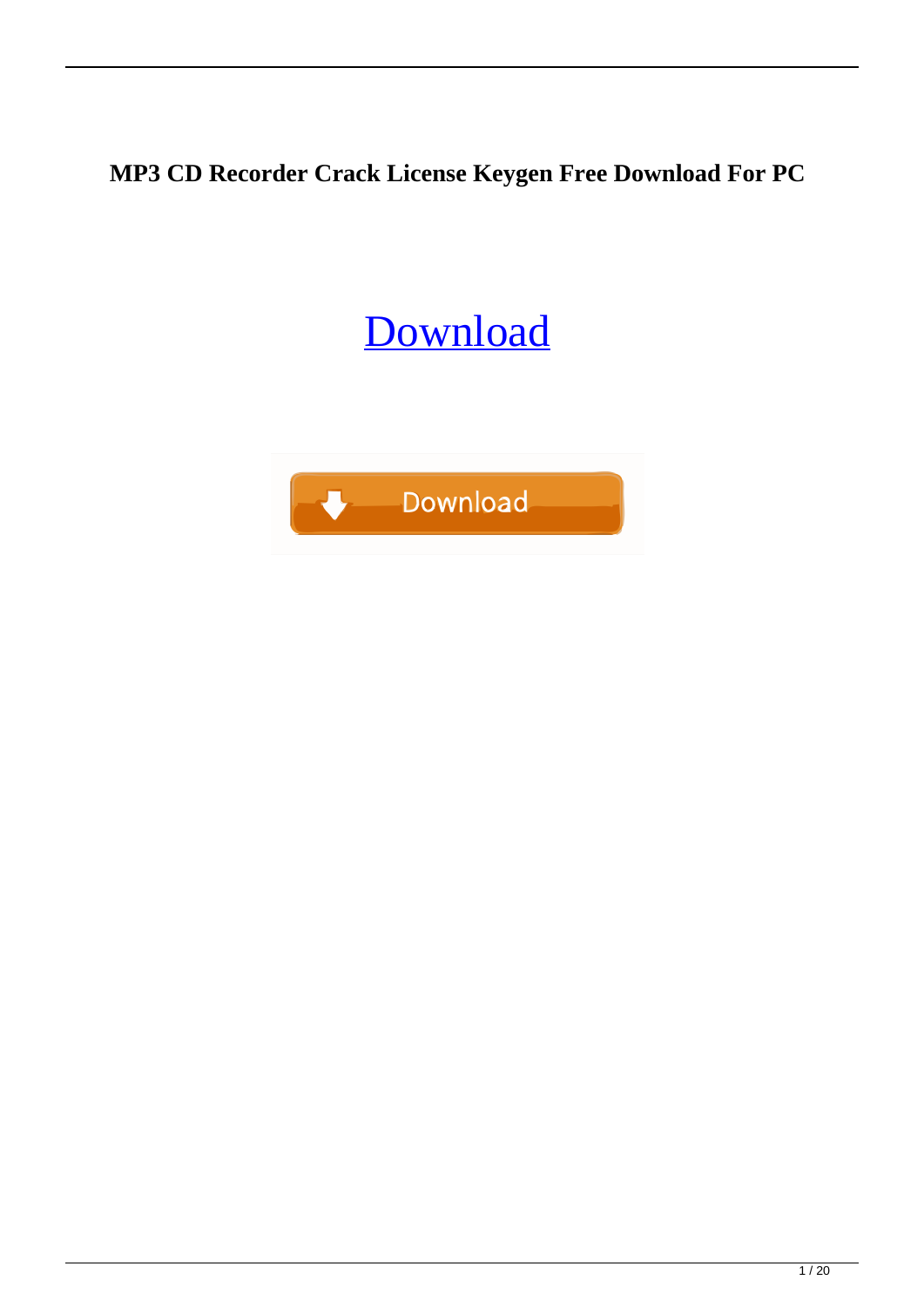Main features include: Easy to use interface, and fully compatible with Win98/ME/2000/XP Output files as MP3 CD, or M3U, and in WAV format Enable/disable saving of specified track as M3U M3U player for playing MP3 CD Automatically display CD/DVD icon on the Desktop Support copying of MP3 CD and M3U file Support CD/DVD auto-recognition Easy to use menu and settings Support auto-startup M3U and MP3 CD Recorder Cracked Version are small software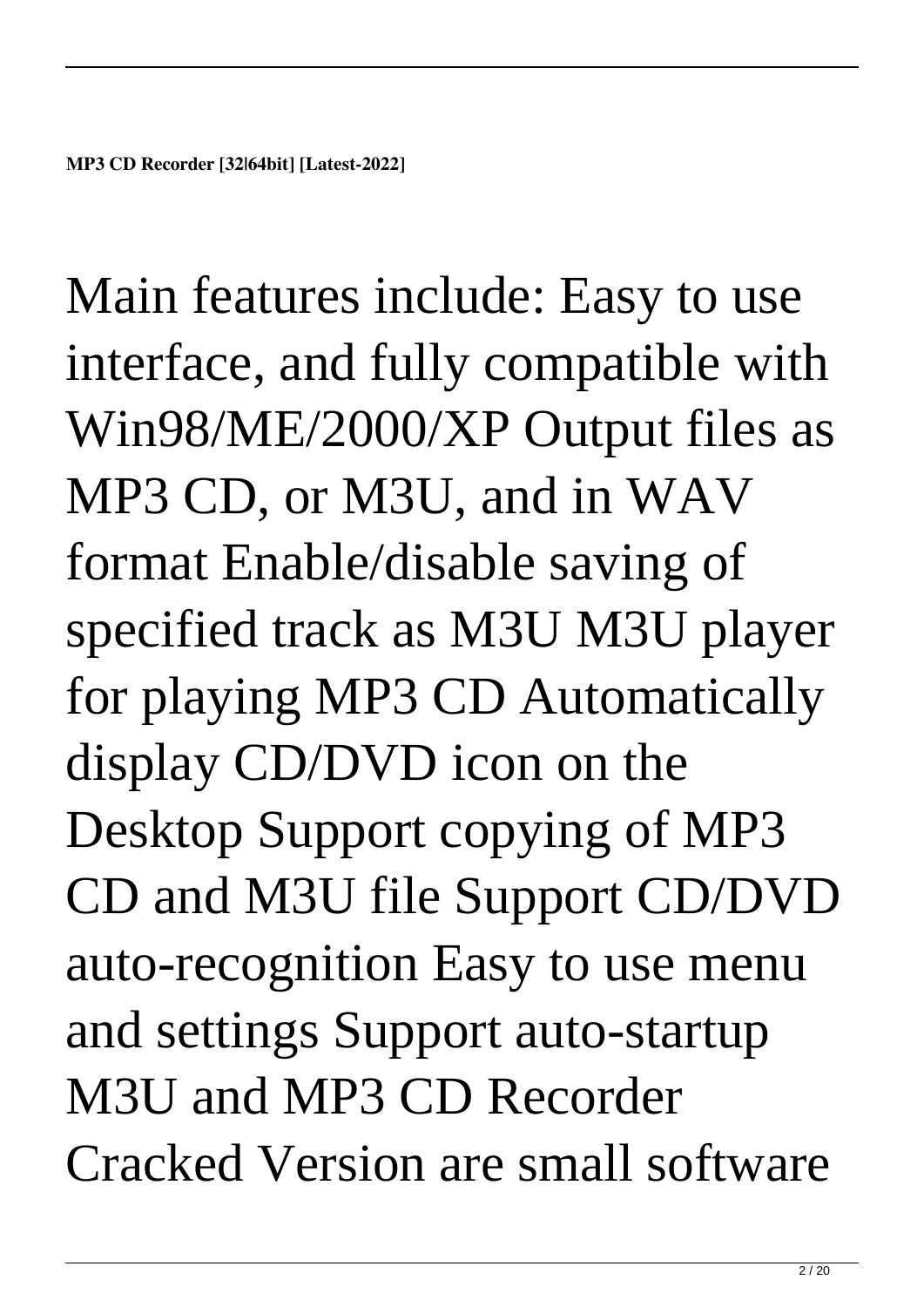# and only occupy a few MBytes space. You can install them on your computer with a few clicks. MP3 CD Recorder also includes a powerful player for playing M3U and MP3 CD files. You can control it through the menus. The main features include: \* Can play a CD/DVD on your computer. \* Play CD/DVD immediately. \* Play CD/DVD on the fly. \* Display CD/DVD info. \* Easy to use interface. \* Support wav/MP3/M3U. \* Can capture/burn your songs to CD/DVD. \* Support the easy to use Auto Play feature. \* Support the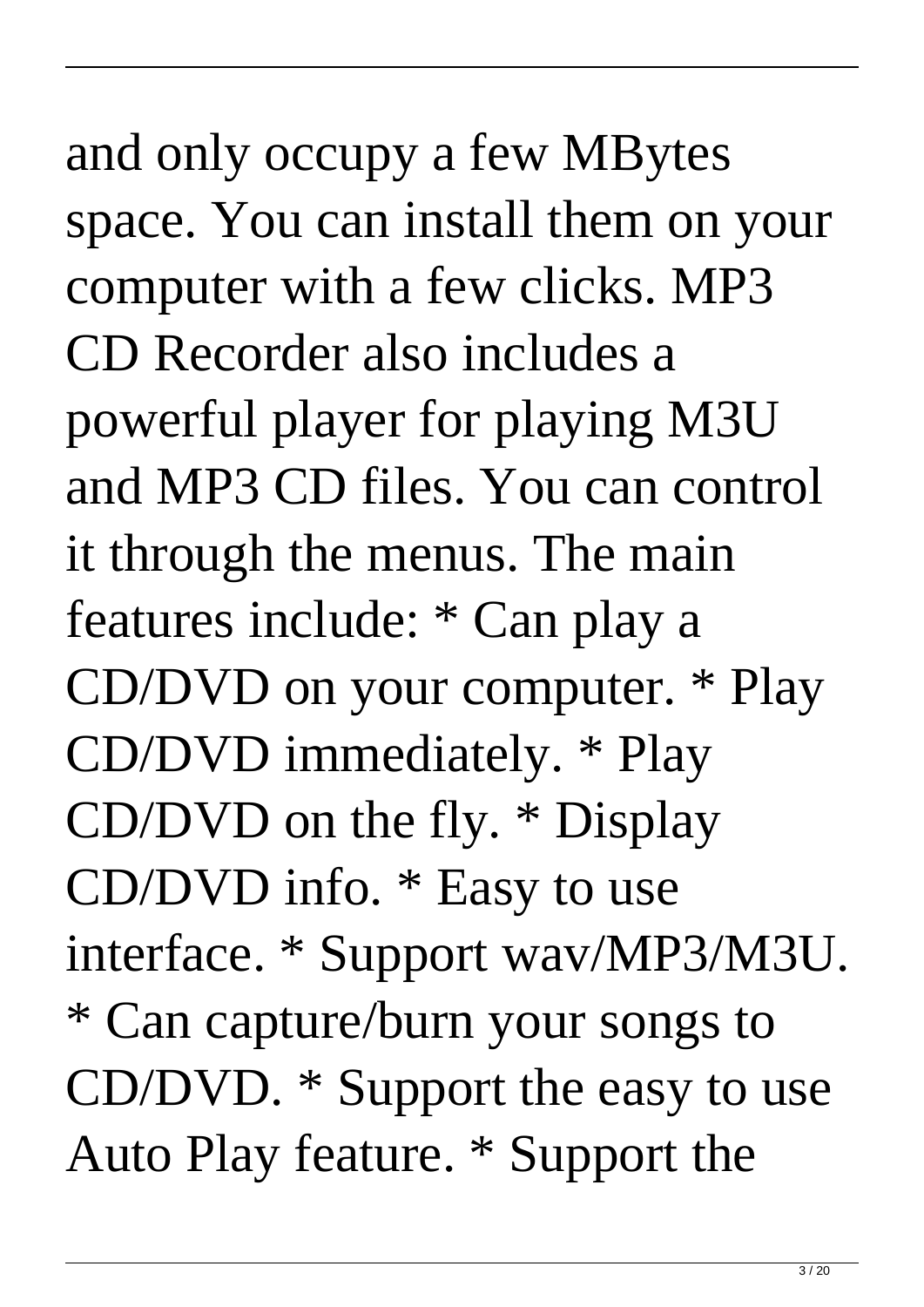easy to use Auto Save feature. \* Can change the song length. \* Can add/remove songs. \* Can change the sound quality. \* Can change the output format. \* Can clear the tracks. \* Can burn/copy CD/DVDs. \* Can search the CD/DVDs. \* Can read/write CD/DVDs. \* Can play the tracks that are included or not included. \* Can play the CD/DVD in the background. \* Can change the time. \* Can change the bit rate. \* Can change the output format. \* Can stop/play/pause. \* Can speed up/slow down/stop. \* Can search for the music files. \* Can select the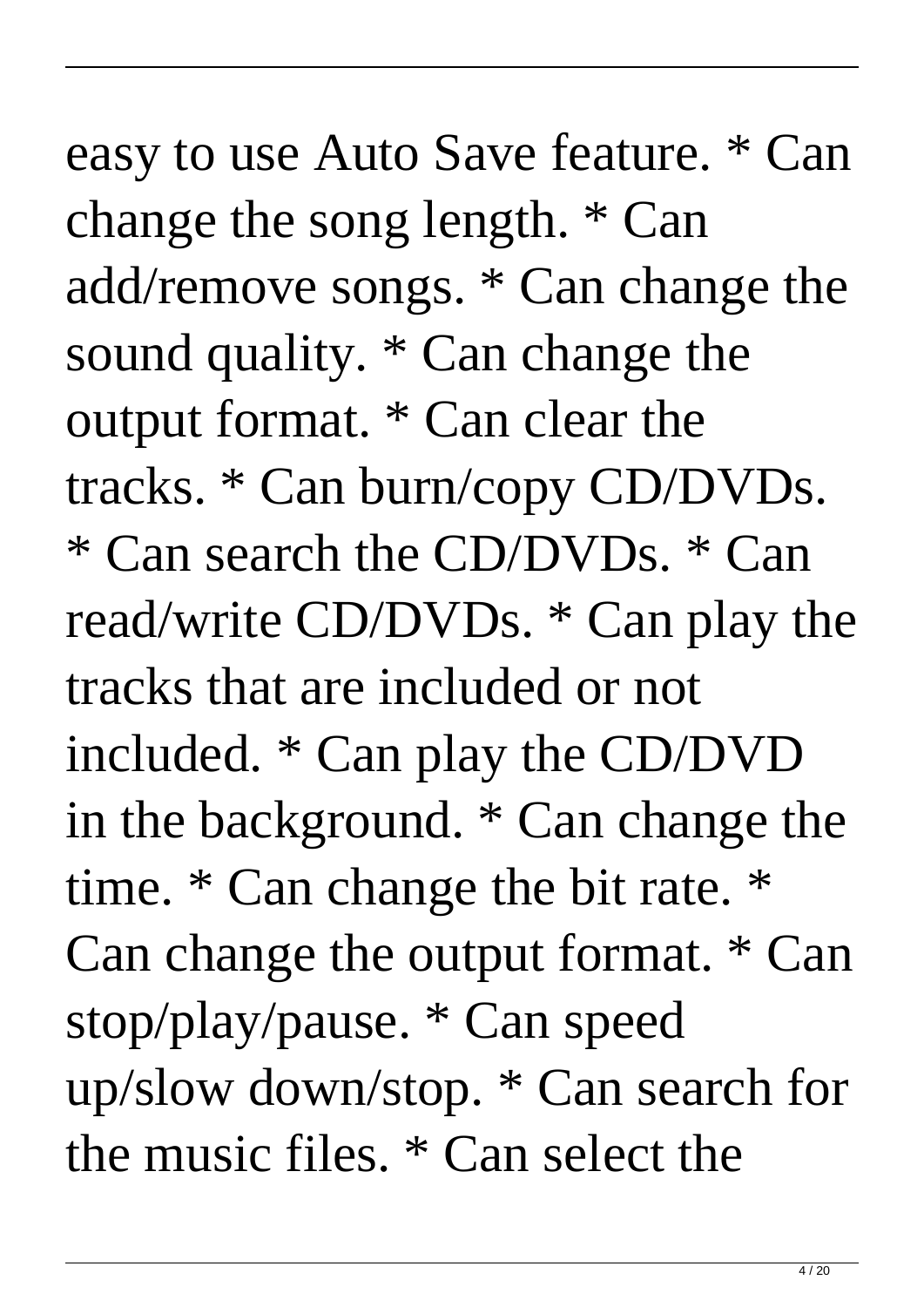track/artist/album. \* Can search in the disk. \* Can display the song information. \* Can change the selection to the next song or previous song. \* Can display the song information. \* Can display the time remaining of the current song. \* Can display the menu. \* Can close the program. \* Can go back. \* Can manage files. \* Can view and change

**MP3 CD Recorder Free For Windows**

#### KEYMACRO is the most powerful keyboard automation tool. It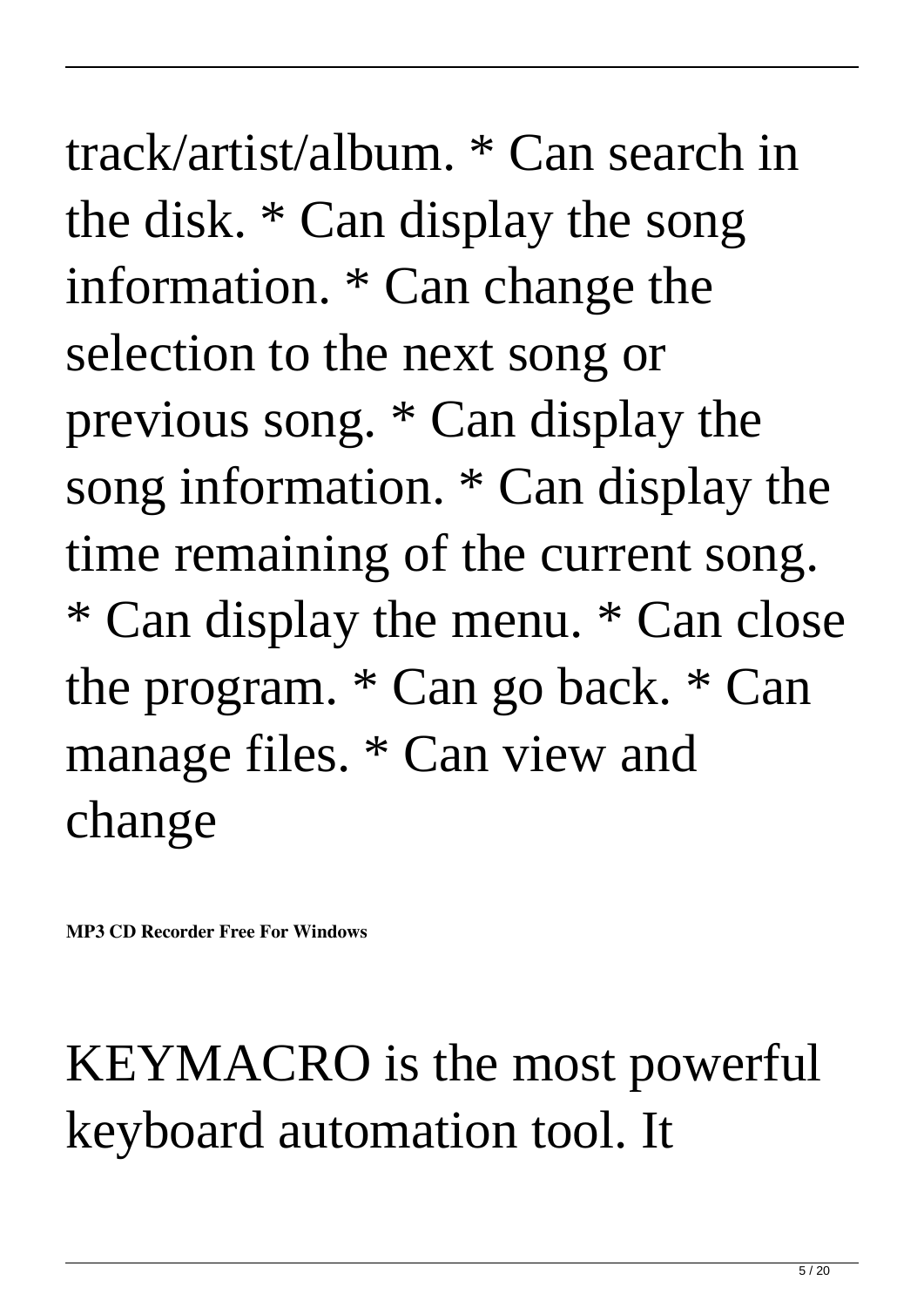provides a powerful wizard interface to configure your multimedia devices. It supports drag-and-drop, keyboard automation, MIDI, etc. KeyMACRO also supports drag-anddrop, keyboard automation, MIDI, etc. It will be updated regularly. KeyMACRO will help you to setup your multimedia devices easily. KeyMACRO 3.1 KeyMACRO Features: Drag and drop: KeyMACRO is a powerful tool to drag and drop multimedia files to applications or folders. In detail, it supports drag-and-drop configurable files to VLC, Windows Explorer,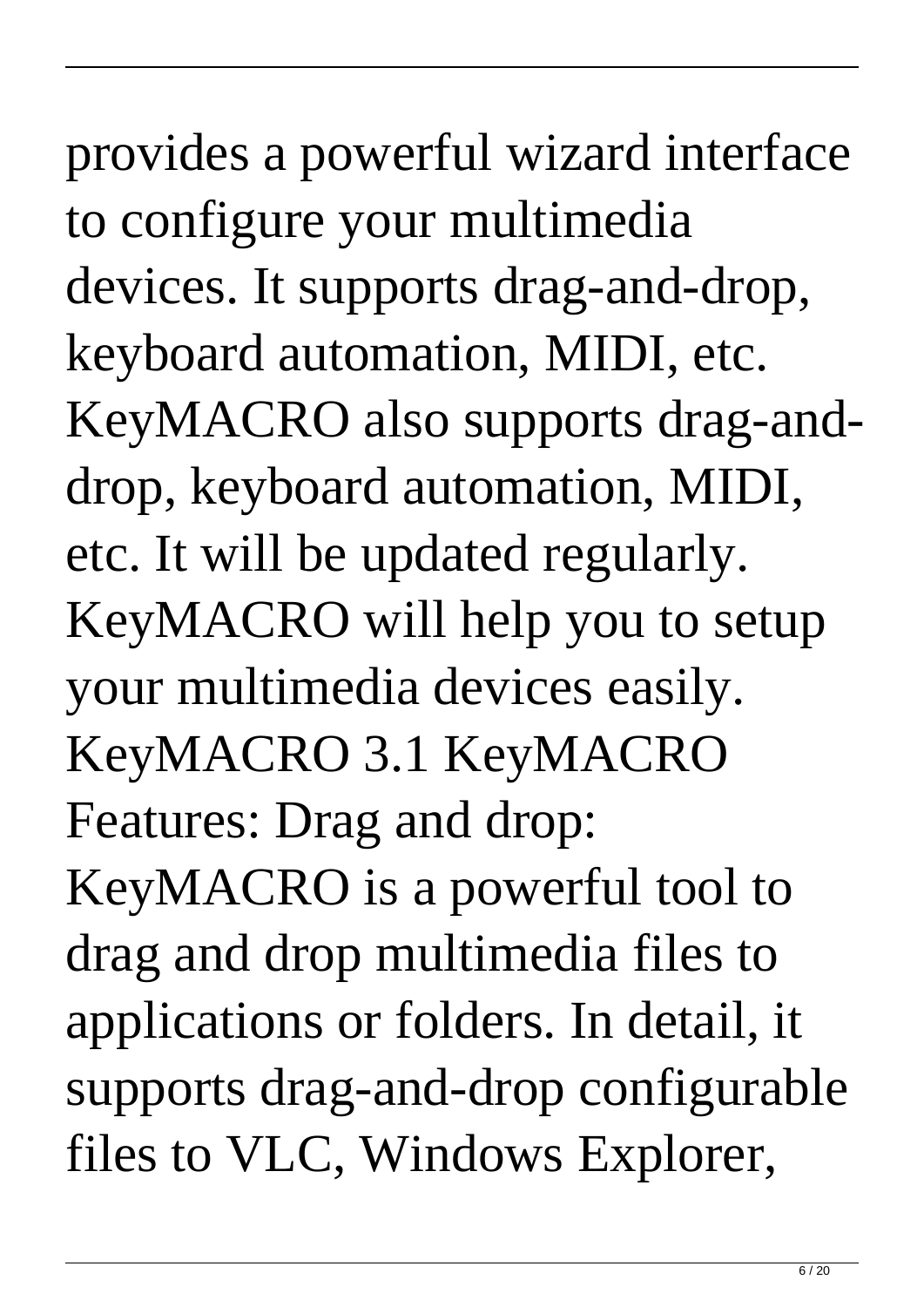# and Any Video Player, etc. KeyMACRO can drag and drop configurable files to VLC, Windows Explorer, and Any Video Player, etc. Drag and drop configurable files to VLC, Windows Explorer, and Any Video Player, etc. KeyMACRO is an important software for multimedia applications. It is a powerful multimedia player and audio recording software with VLC engine. You can use it to rip and burn audio and video files. KeyMACRO is an important software for multimedia applications. It is a powerful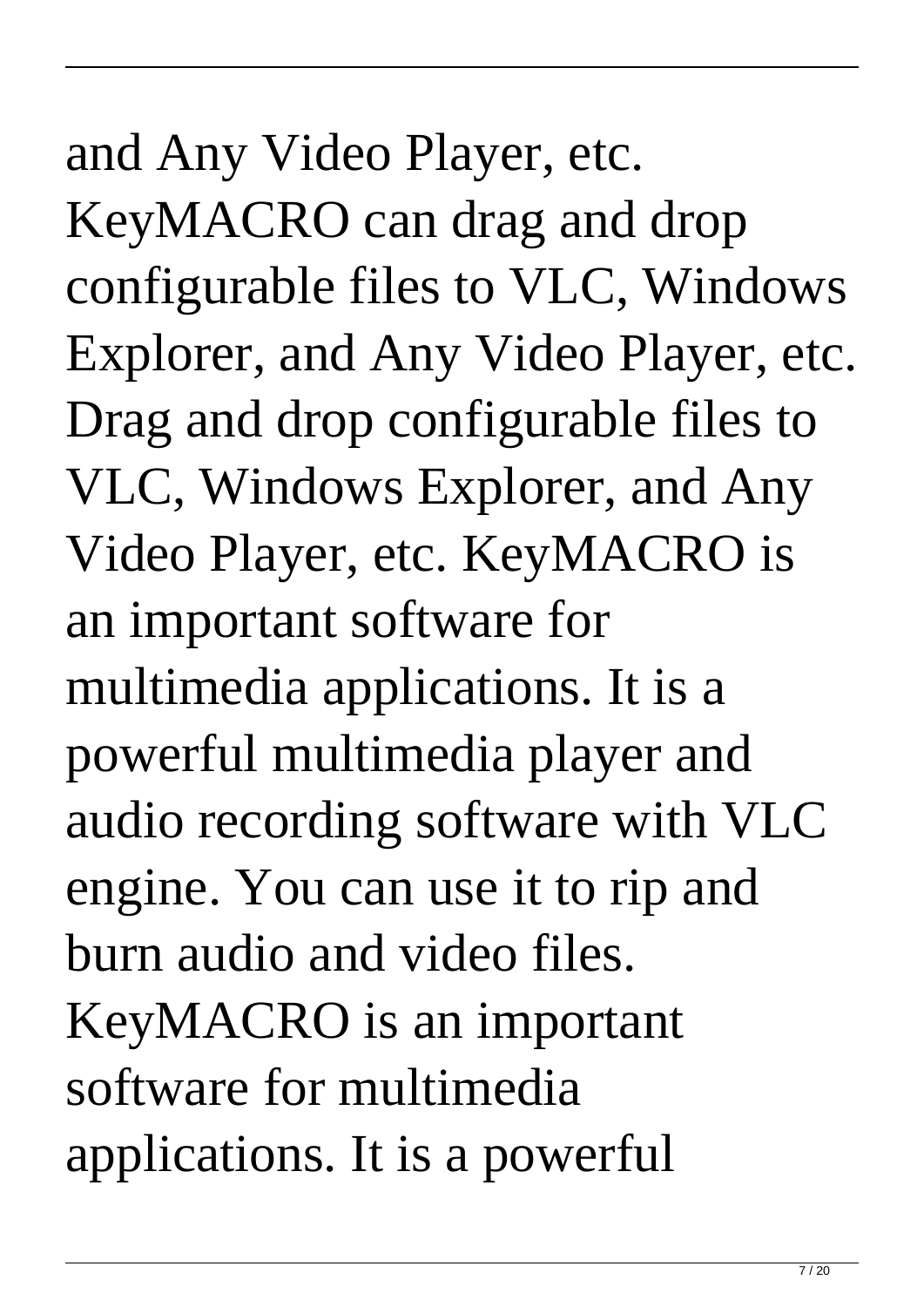multimedia player and audio recording software with VLC engine. You can use it to rip and burn audio and video files.

KeyMACRO can support drag-anddrop multimedia files to Microsoft Windows Explorer. The files can be moved to any folder, which will be possible with the simple mouse click. You can move the files to folders of your choice. KeyMACRO can support drag-and-drop multimedia files to Microsoft Windows Explorer. The files can be moved to any folder, which will be possible with the simple mouse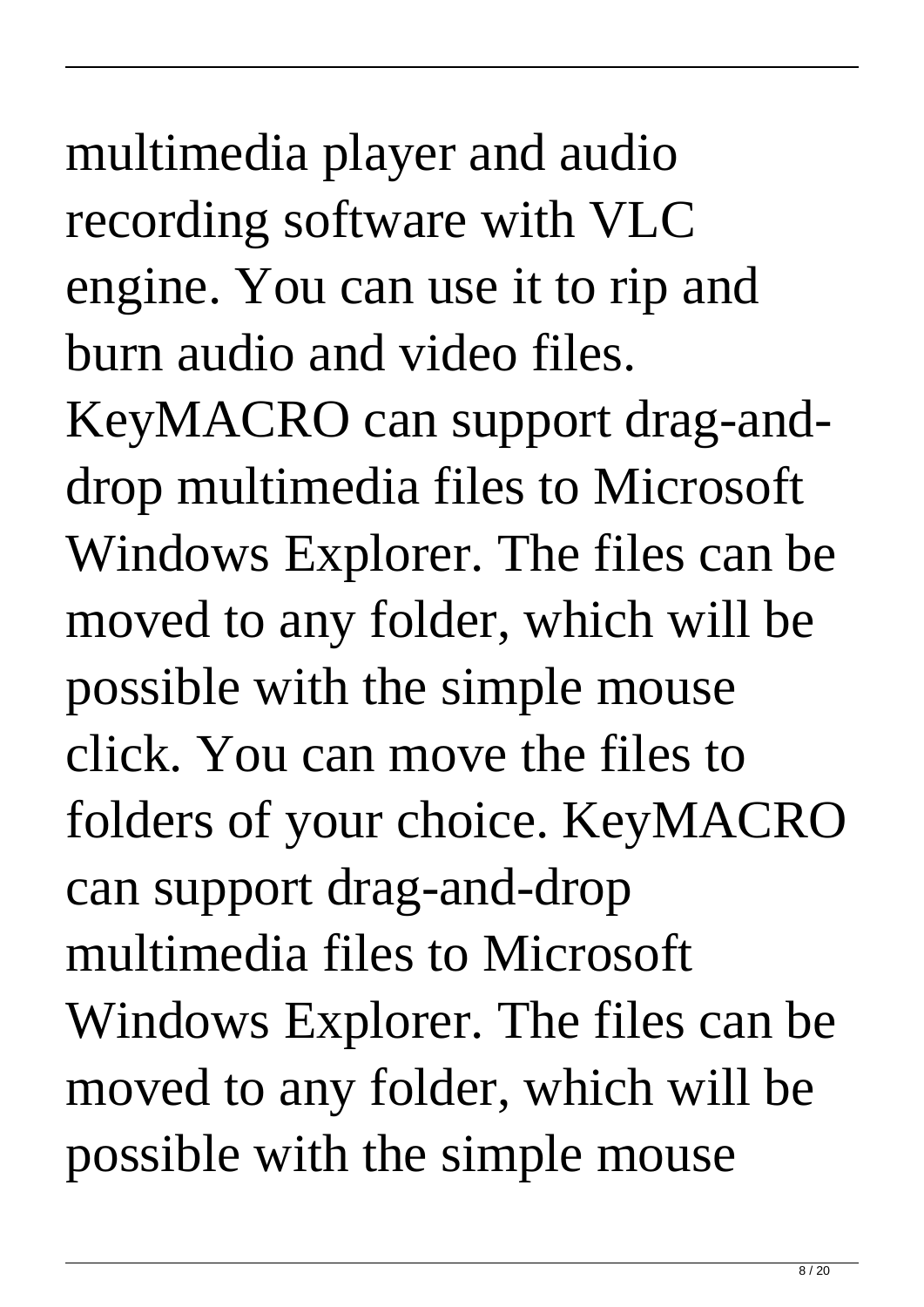click. You can move the files to folders of your choice. KeyMACRO can support drag-and-drop multimedia files to Microsoft Windows Explorer. The files can be moved to any folder, which will be possible with the simple mouse click. You can move the files to folders of your choice. KeyMACRO can support drag-and-drop multimedia files to Microsoft Windows Explorer. The files can be moved to any folder, which will be possible with the simple mouse click. You can move the files to folders of your choice. KeyMACRO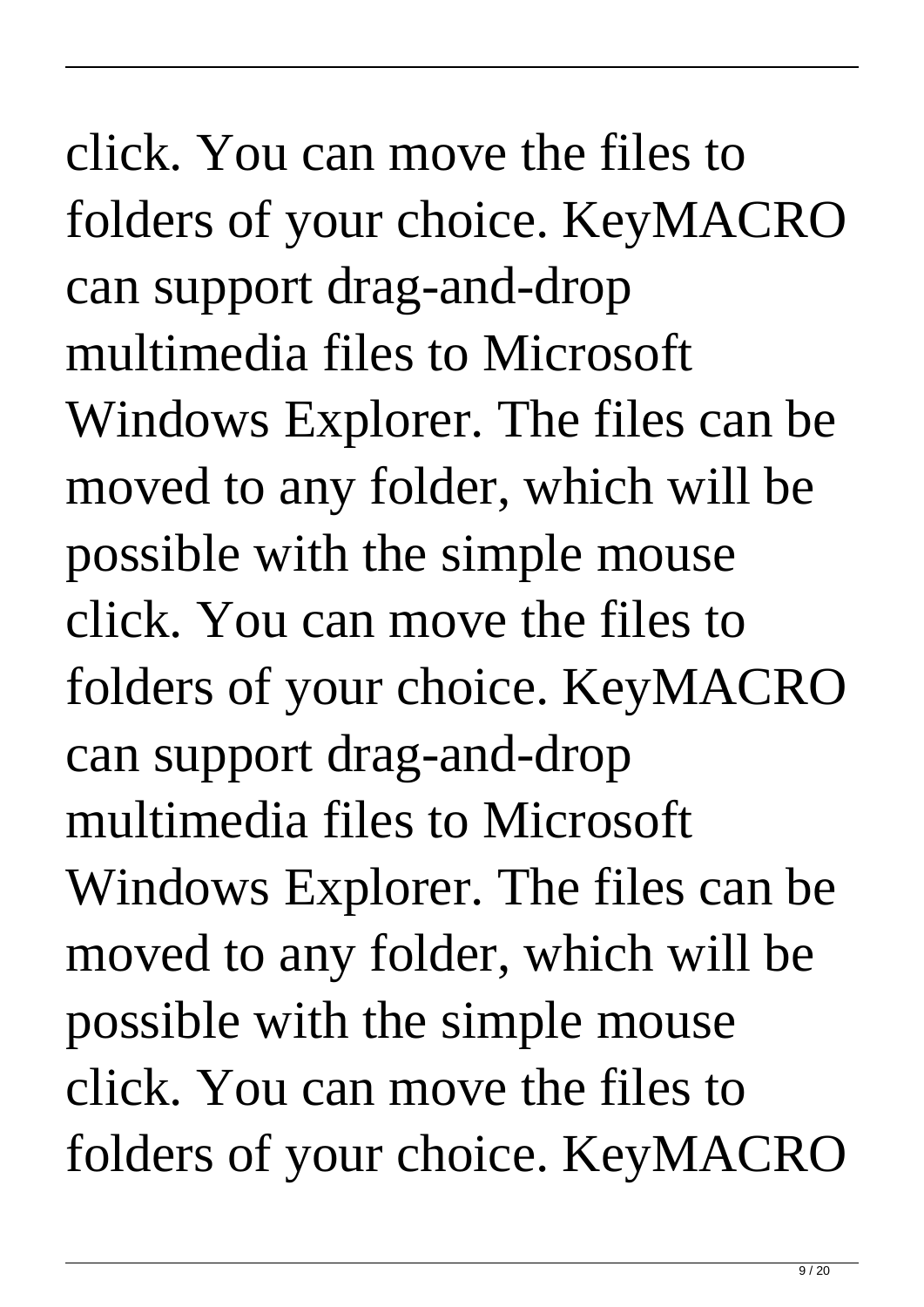supports drag-and-drop configurable audio and video files to VLC. KeyMACRO supports drag-anddrop configurable audio and video files to VLC. KeyMACRO supports drag-and-drop configurable audio 81e310abbf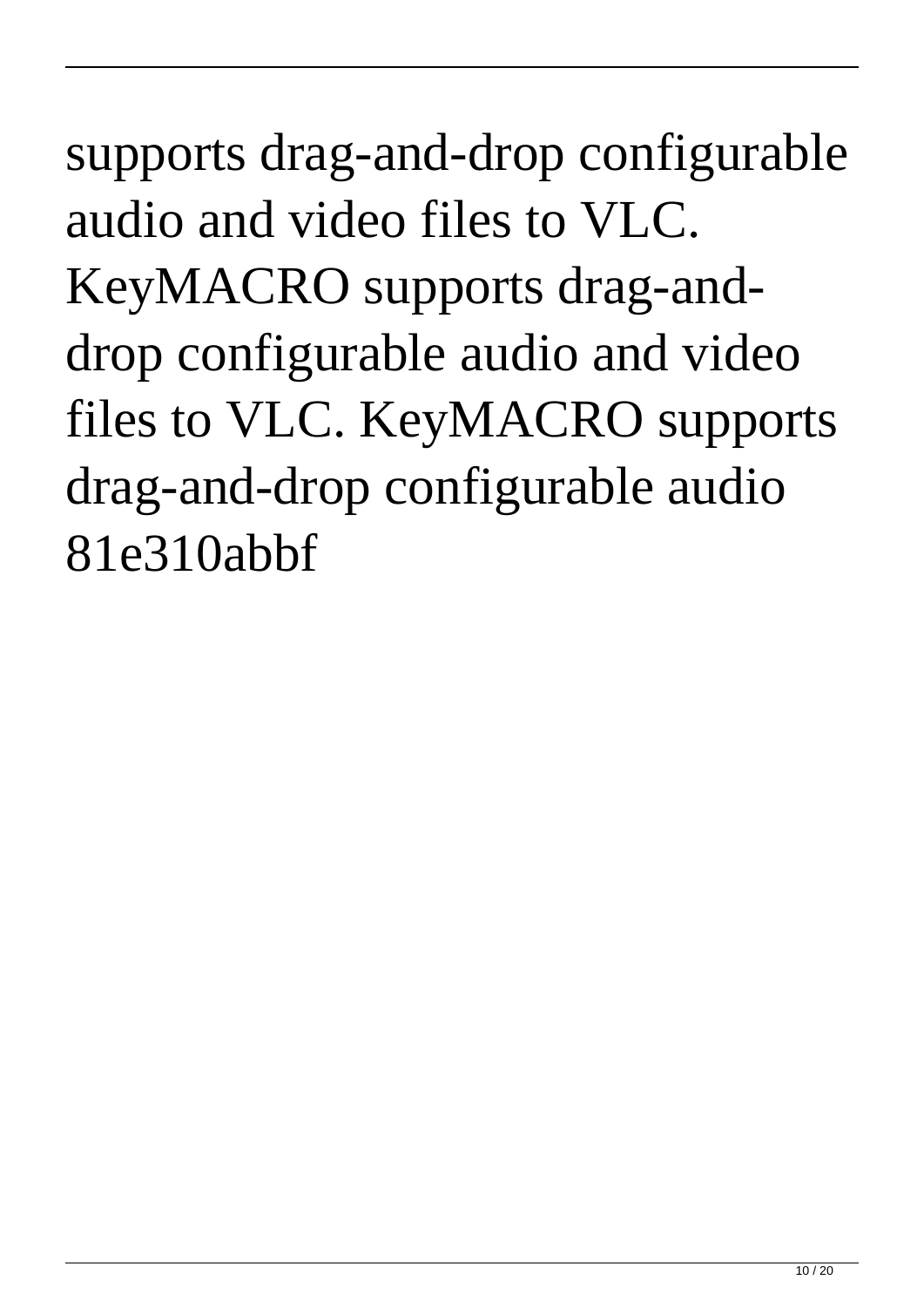This is a simple software for Windows XP that will let you create your own MP3 CD by using the CD you just burned by using your favorite CD Burner. You can even preview your MP3 CD and do changes for better MP3 CD quality if you want. What you will get: ? MP3 CD Burner program which will let you burn a simple CD that can be read by a MP3 CD player ? MP3 CD Burner program that lets you preview your MP3 CD ? MP3 CD Burner program that lets you make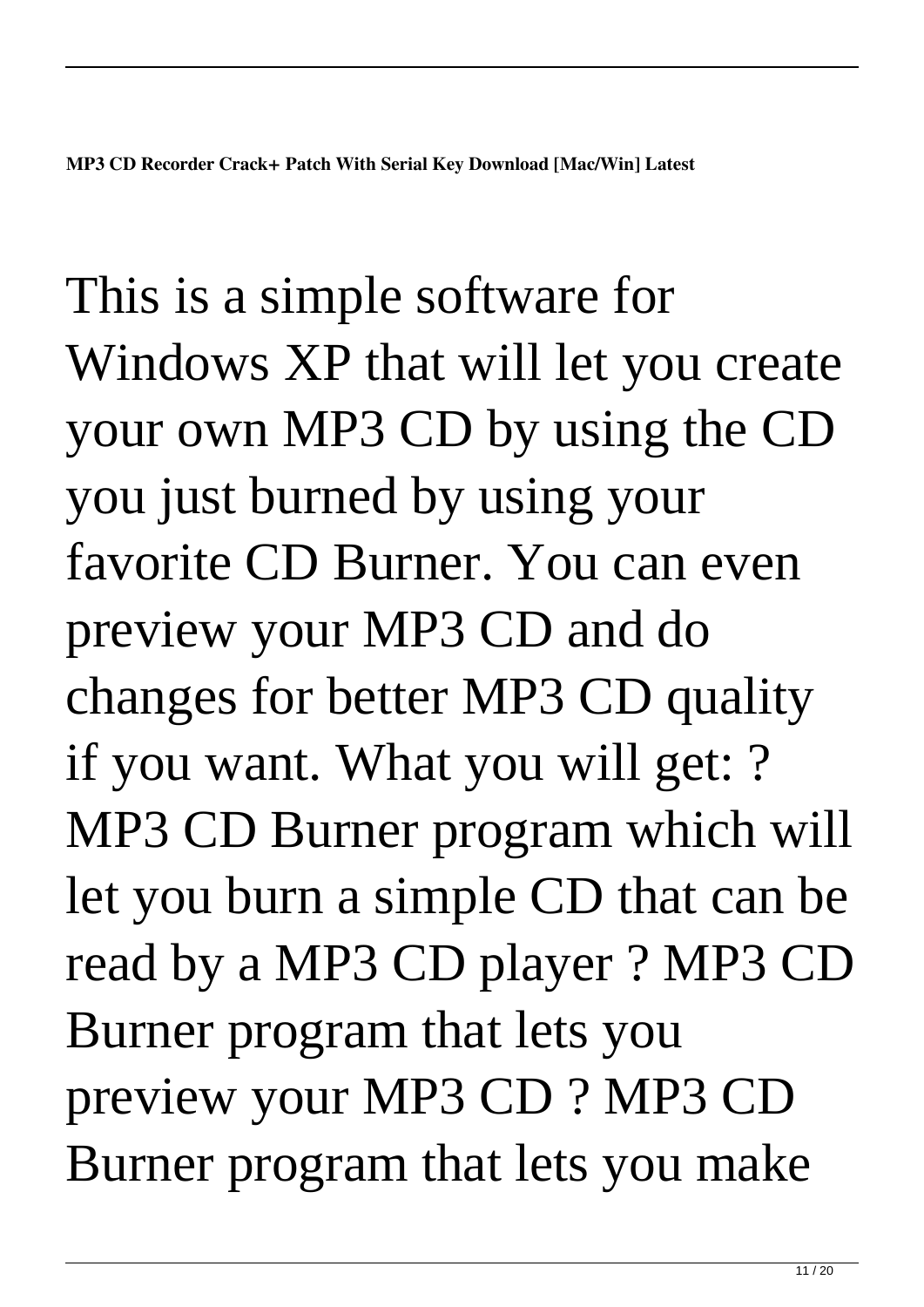# changes to your MP3 CD ? MP3 CD Burner program that let you save a backup copy of your MP3 CD ? MP3 CD Burner program that will allow you to burn MP3 CD ? MP3 CD Burner program that allows you to burn MP3 CD that will be played by MP3 CD player What is different from other MP3 CD Burners? \* You will get to use your favorite CD Burner to burn your MP3 CD. \* You can preview your MP3 CD and change your MP3 CD to get better MP3 CD quality. \* You can save a backup copy of your MP3 CD so you can keep your MP3 CD safe. \*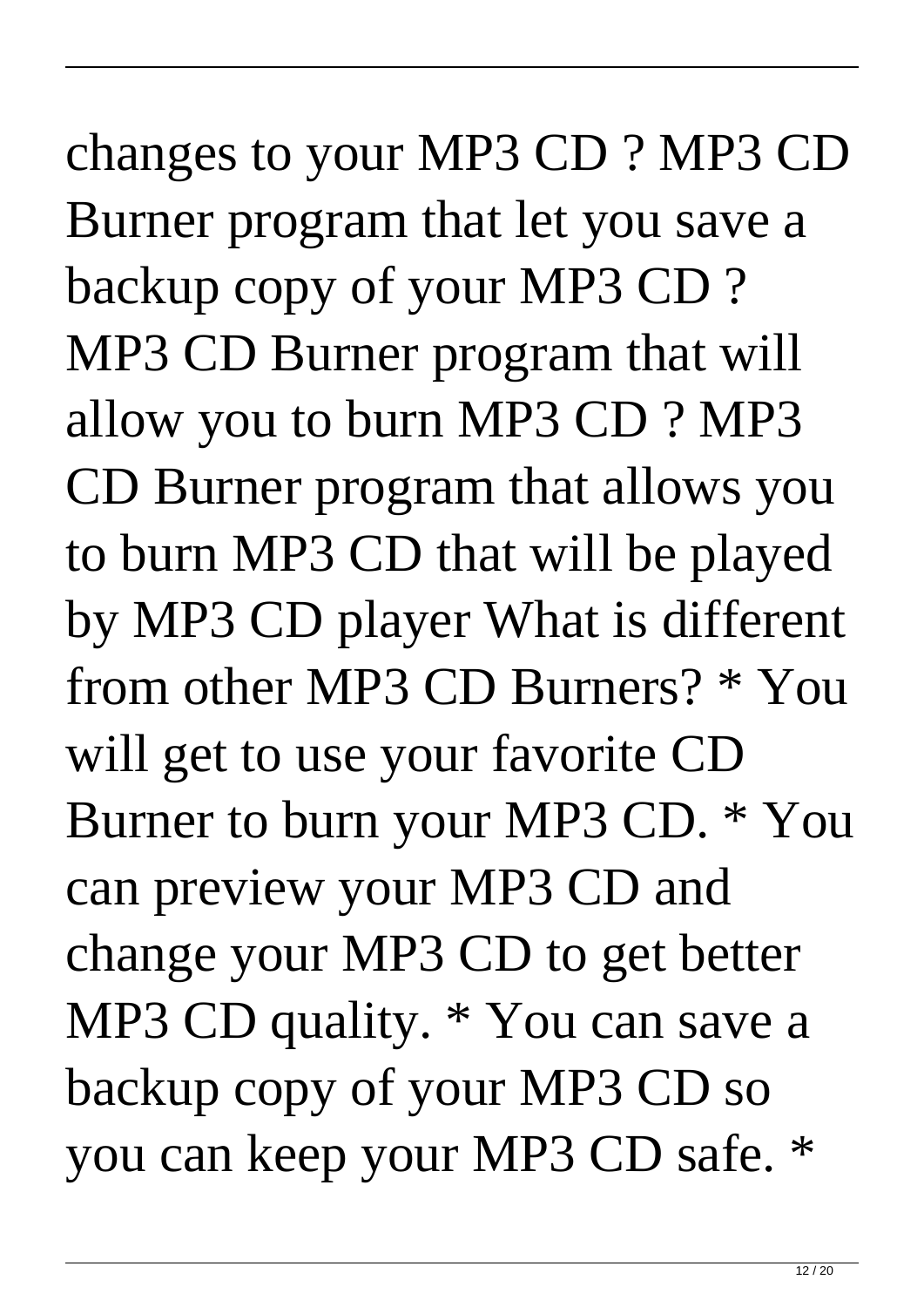You can burn a MP3 CD that will be played by a MP3 CD player. \* You can even burn your MP3 CD that will be played by your favorite MP3 CD player. \* You can burn the MP3 CD to not only be played by the MP3 CD player but also by other MP3 CD players in the market such as Sony, Creative, Matsushita, Sharp, Pioneer, and Yamaha. \* You can even burn your MP3 CD that will be played by a MP3 CD player that you can't even play. Enjoy! Notes: \* The CD burner must be inserted in the PC. \* The CD burner must have a CD-R/RW disc. \* This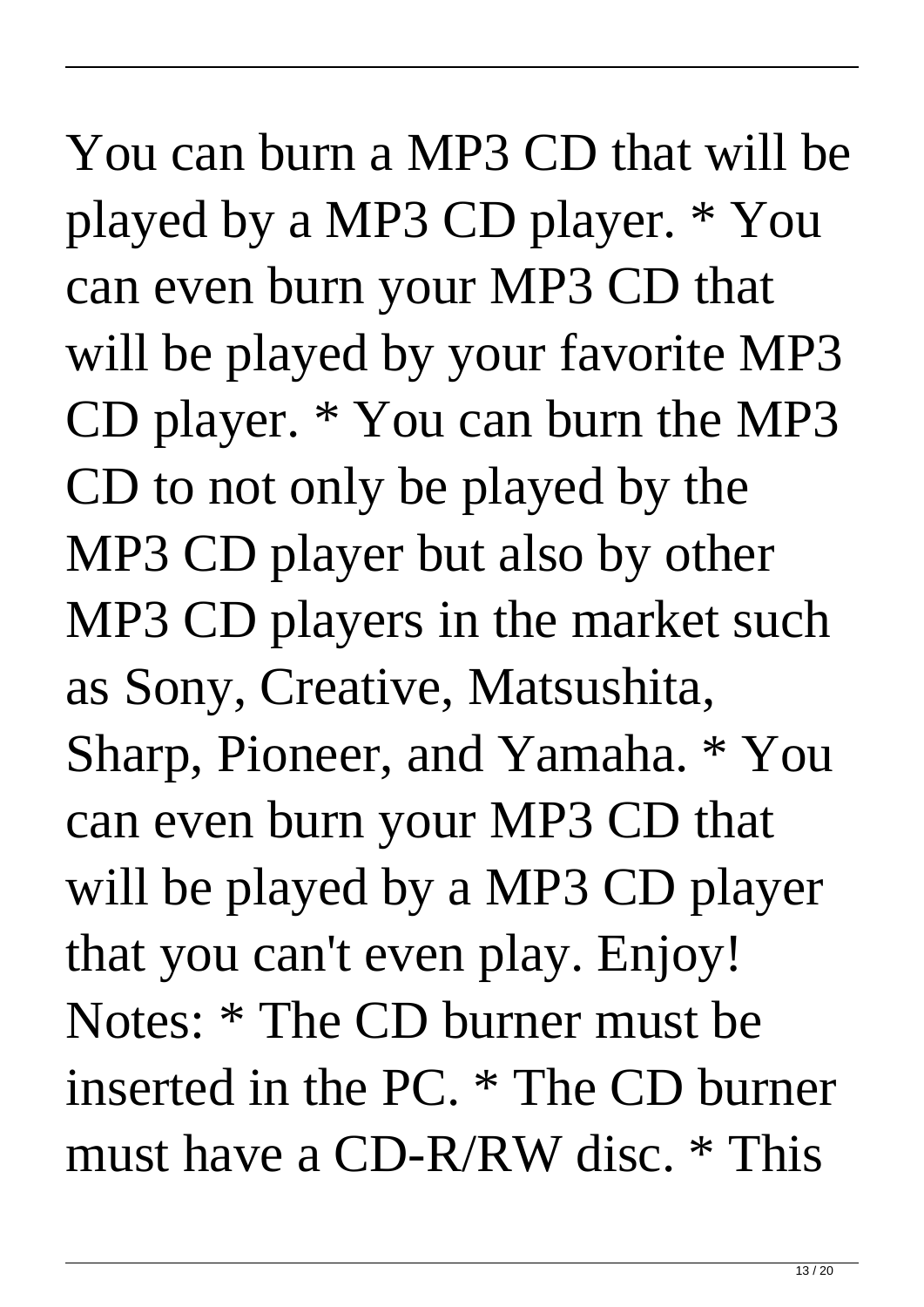CD burner is only a CD Burner. It will not write to DVD Disc. \* The output resolution is 384x240. \* The output bitrate is 48k. \* The output bitrate is 64k. \* The output bitrate is 96k. \* The output bitrate is 128k. \* The output bitrate is 192k. \* The output bitrate is 256k.

**What's New In?**

Burn MP3 CD from MP3 files MP3 CD Recorder is a piece of software designed for the purpose of writing MP3 files as MP3 CD for being played by MP3 CD Players. MP3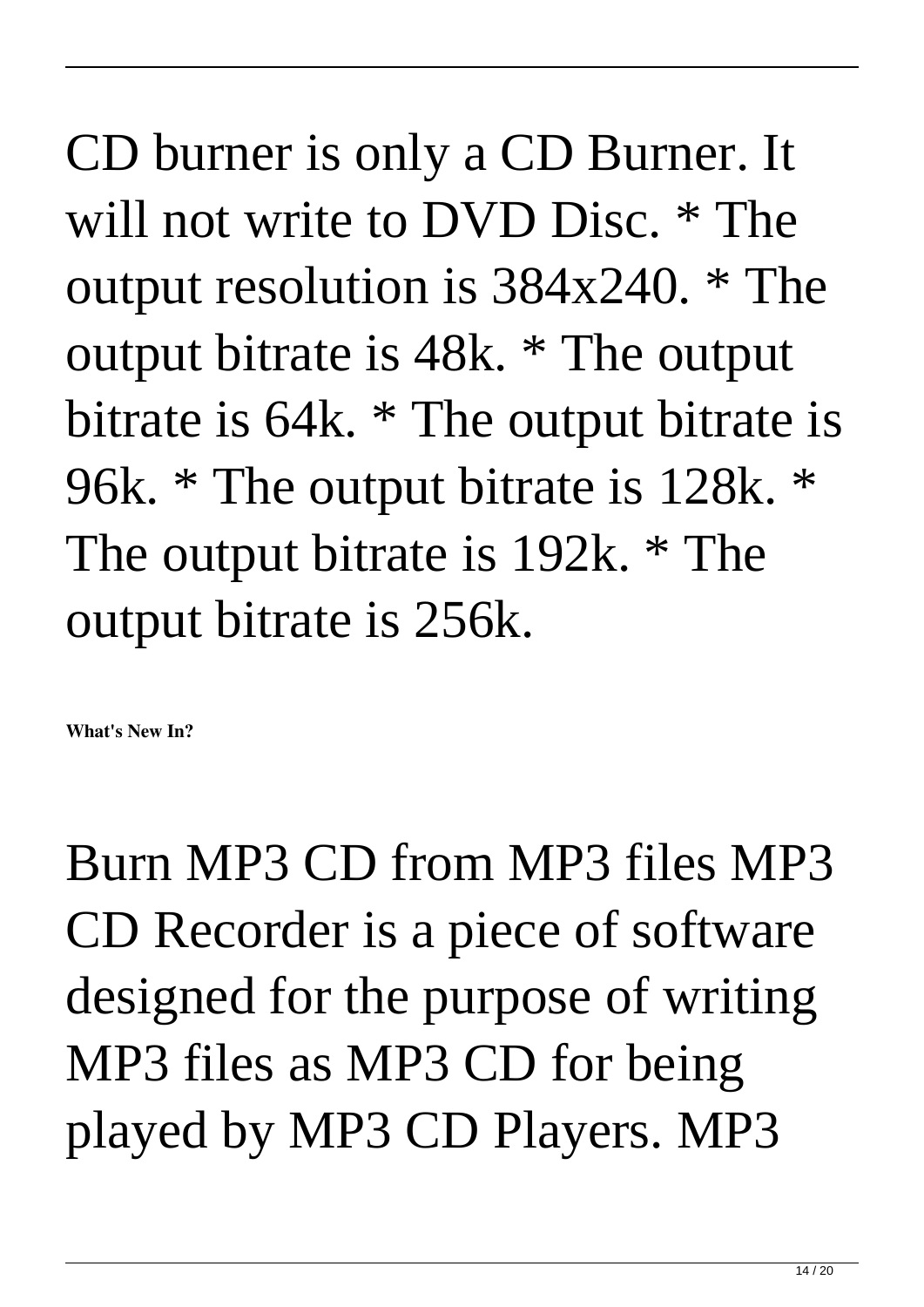# format is the most popular music format today because of its excellent features, good audio quality, high compression rate, full of MP3 software support, and cheap hardware MP3 CD Players. Comparing with WAV format, compress music as MP3 format can save you 10 times of disc space without lose too much audio quality. In general, an audio CD may save 10 to 20 songs, or 80 minutes of audio. Comparing with Audio CD, an MP3 CD can save around 200 MP3 songs of 128 kbits, or more than 10 hours of music, and it can even save more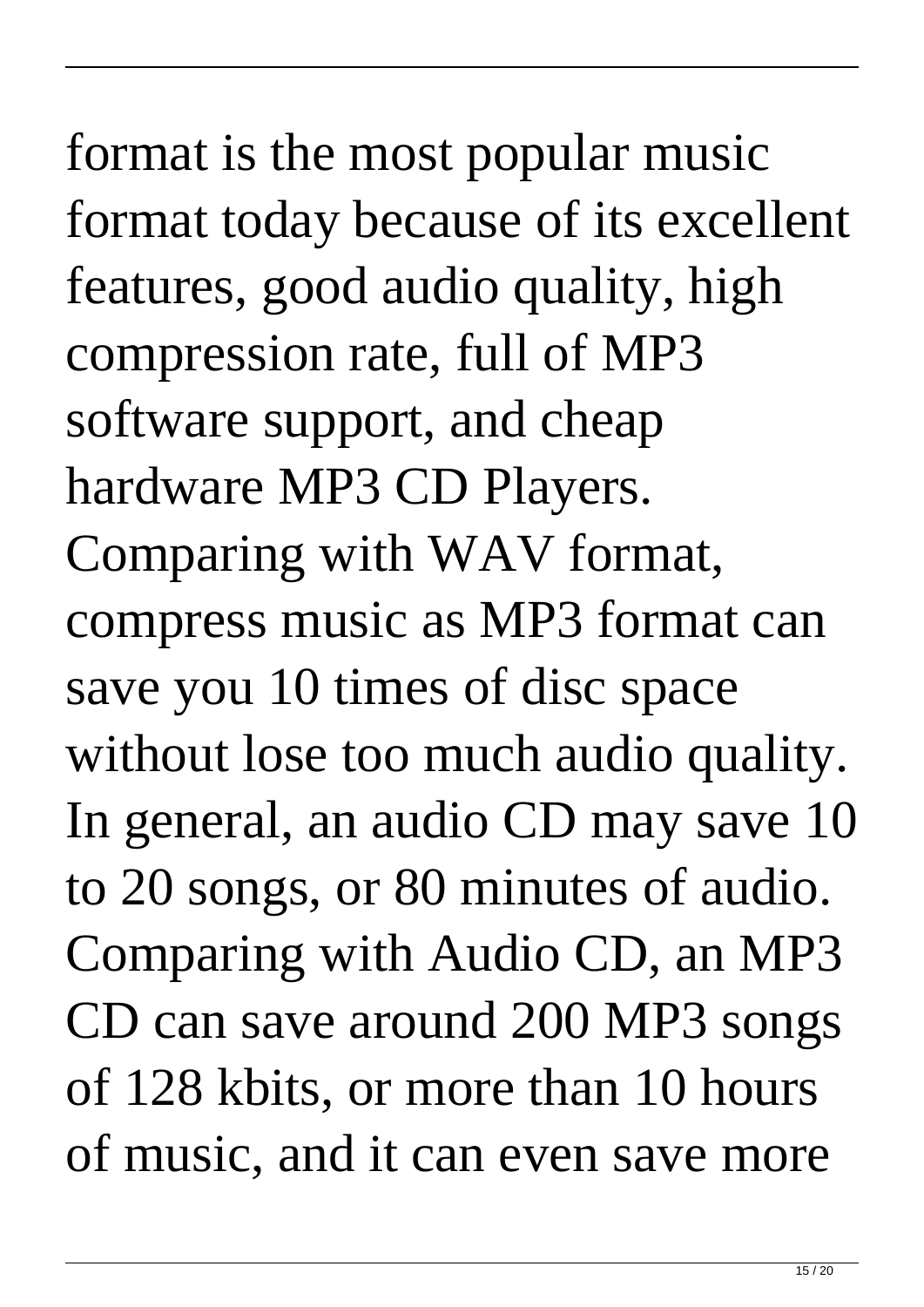if you decrease the MP3's bitrates that will also lose the audio quality. MP3 CD Recorder will allow you to burn hundreds of MP3 songs to a single CD. The CD may be played by MP3 discman or MP3 CD players. Requirements: ? Intel Pentium Class CPU ? At least 64 MB RAM ? At least 1 GB free space ? CD Burner. Limitations: ? You can burn maximum 30 MP3 files. MP3 CD Recorder is a piece of software designed for the purpose of writing MP3 files as MP3 CD for being played by MP3 CD Players. MP3 format is the most popular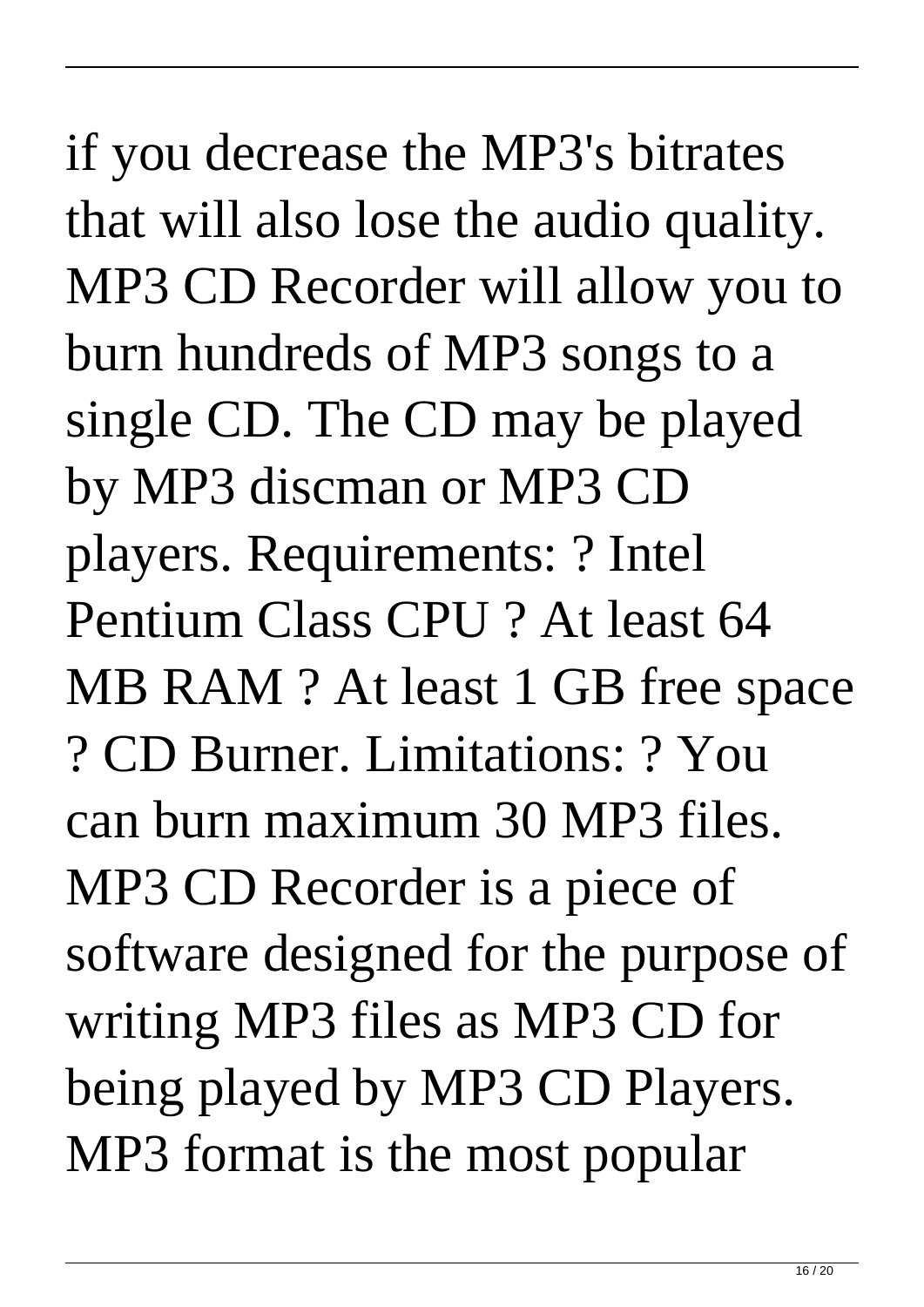music format today because of its excellent features, good audio quality, high compression rate, full of MP3 software support, and cheap hardware MP3 CD Players. Comparing with WAV format, compress music as MP3 format can save you 10 times of disc space without lose too much audio quality. In general, an audio CD may save 10 to 20 songs, or 80 minutes of audio. Comparing with Audio CD, an MP3 CD can save around 200 MP3 songs of 128 kbits, or more than 10 hours of music, and it can even save more if you decrease the MP3's bitrates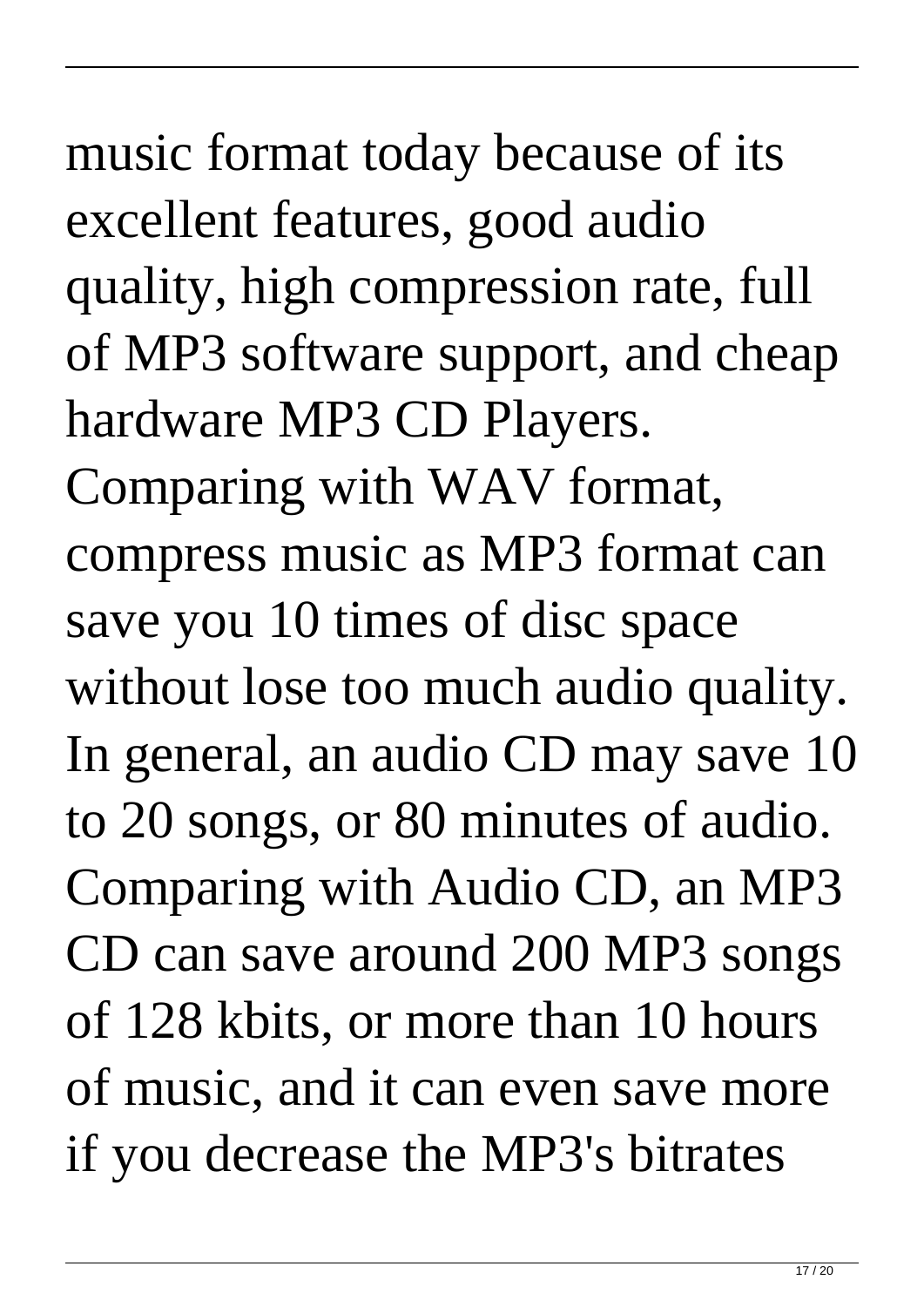# that will also lose the audio quality. MP3 CD Recorder will allow you to burn hundreds of MP3 songs to a single CD. The CD may be played by MP3 discman or MP3 CD players. Requirements: ? Intel Pentium Class CPU ? At least 64 MB RAM ? At least 1 GB free space ? CD Burner. Limitations: ? You can burn maximum 30 MP3 files. MP3 CD Recorder is a piece of software designed for the purpose of writing MP3 files as MP3 CD for

being played by MP3 CD Players.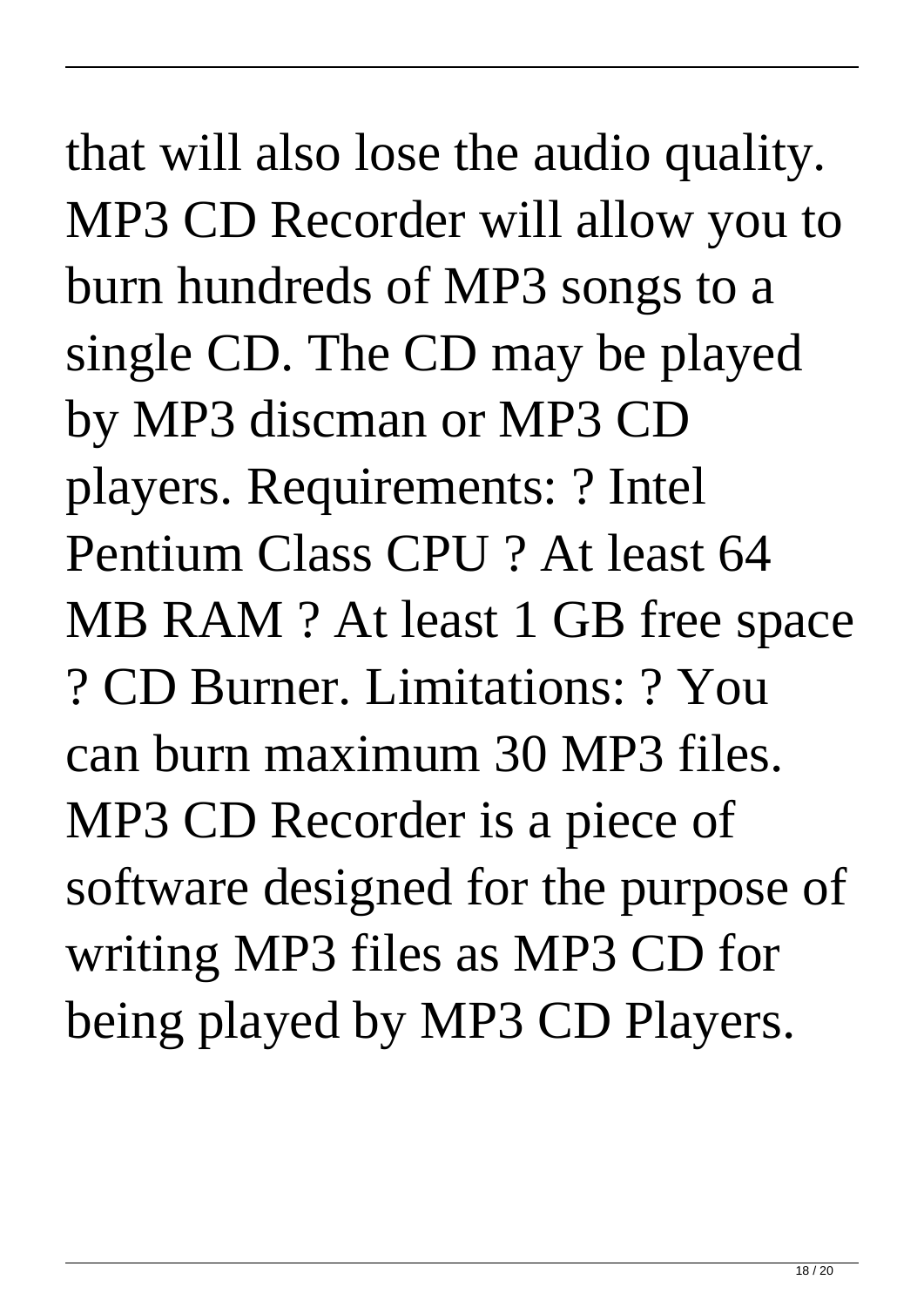Minimum: OS: Windows Vista or Windows 7 Windows Vista or Windows 7 CPU: Intel Core 2 Duo or AMD Athlon Intel Core 2 Duo or AMD Athlon RAM: 2 GB 2 GB Video Card: NVIDIA Geforce GT 330 or ATI Radeon HD 2600 with 512 MB of dedicated VRAM NVIDIA Geforce GT 330 or ATI Radeon HD 2600 with 512 MB of dedicated VRAM DirectX: Version 11 Version 11 HD: 2560×1440, 1920×1080 or 1280×1024 2560×1440,